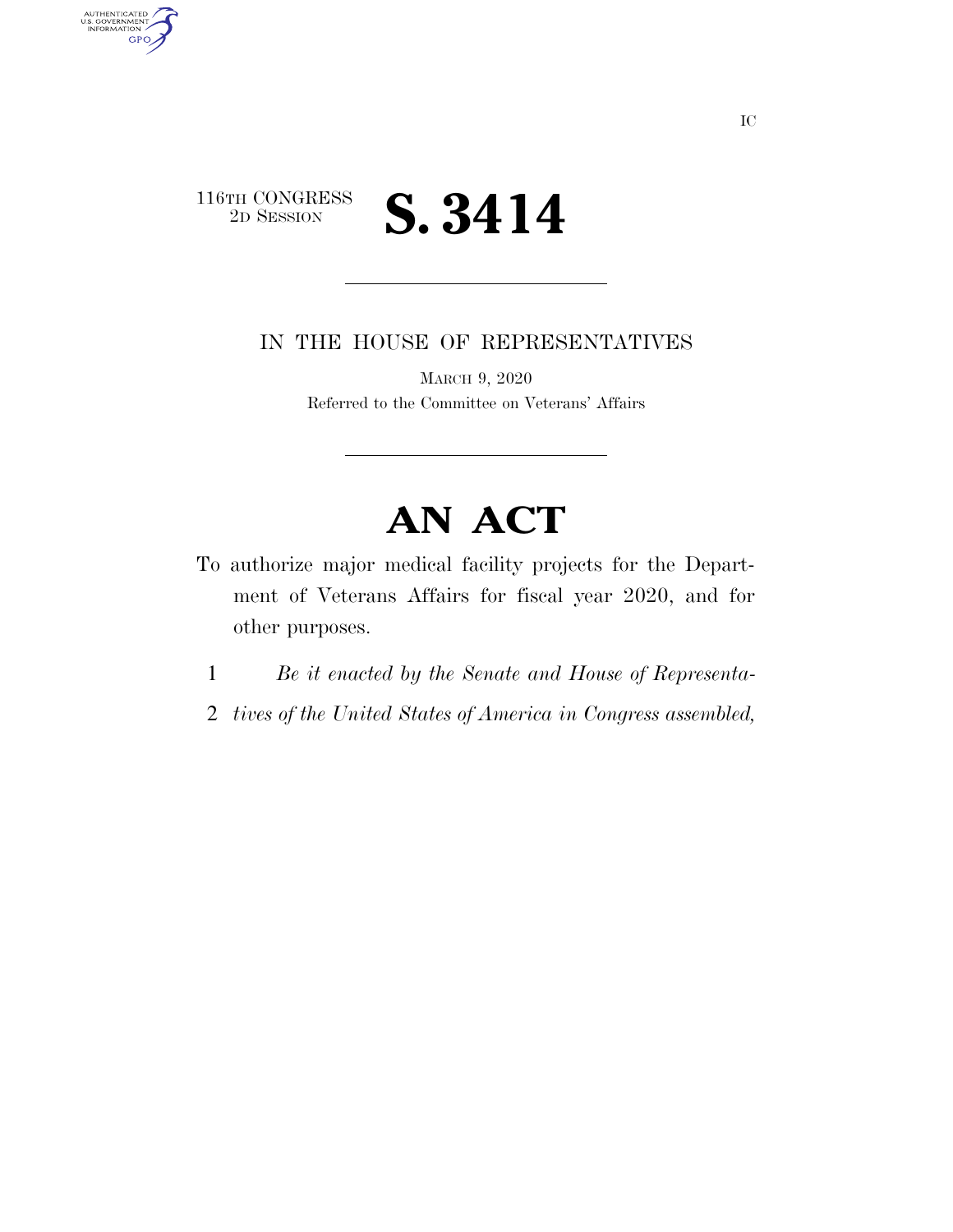## **SECTION 1. SHORT TITLE.**

 This Act may be cited as the ''Major Medical Facility Authorization Act of 2020''.

 **SEC. 2. AUTHORIZATION OF MAJOR MEDICAL FACILITY PROJECTS OF DEPARTMENT OF VETERANS AFFAIRS FOR FISCAL YEAR 2020.** 

 (a) IN GENERAL.—The Secretary of Veterans Affairs may carry out the following major medical facility projects in fiscal year 2020 at the locations specified and in an amount for each project not to exceed the amount speci-fied for such location:

 (1) Construction of an outpatient clinic and na- tional cemetery in Alameda, California, in an amount not to exceed \$113,332,000.

 (2) Realignment and closure of the Livermore Campus in Livermore, California, in an amount not to exceed \$311,730,000.

 (3) Construction of a new medical facility in Louisville, Kentucky, in an amount not to exceed \$860,000,000.

 (4) Construction relating to flood recovery of the medical center in Manhattan, New York, in an amount not to exceed \$372,600,000.

 (5) Construction of a spinal cord injury build-ing with a community living center, including a